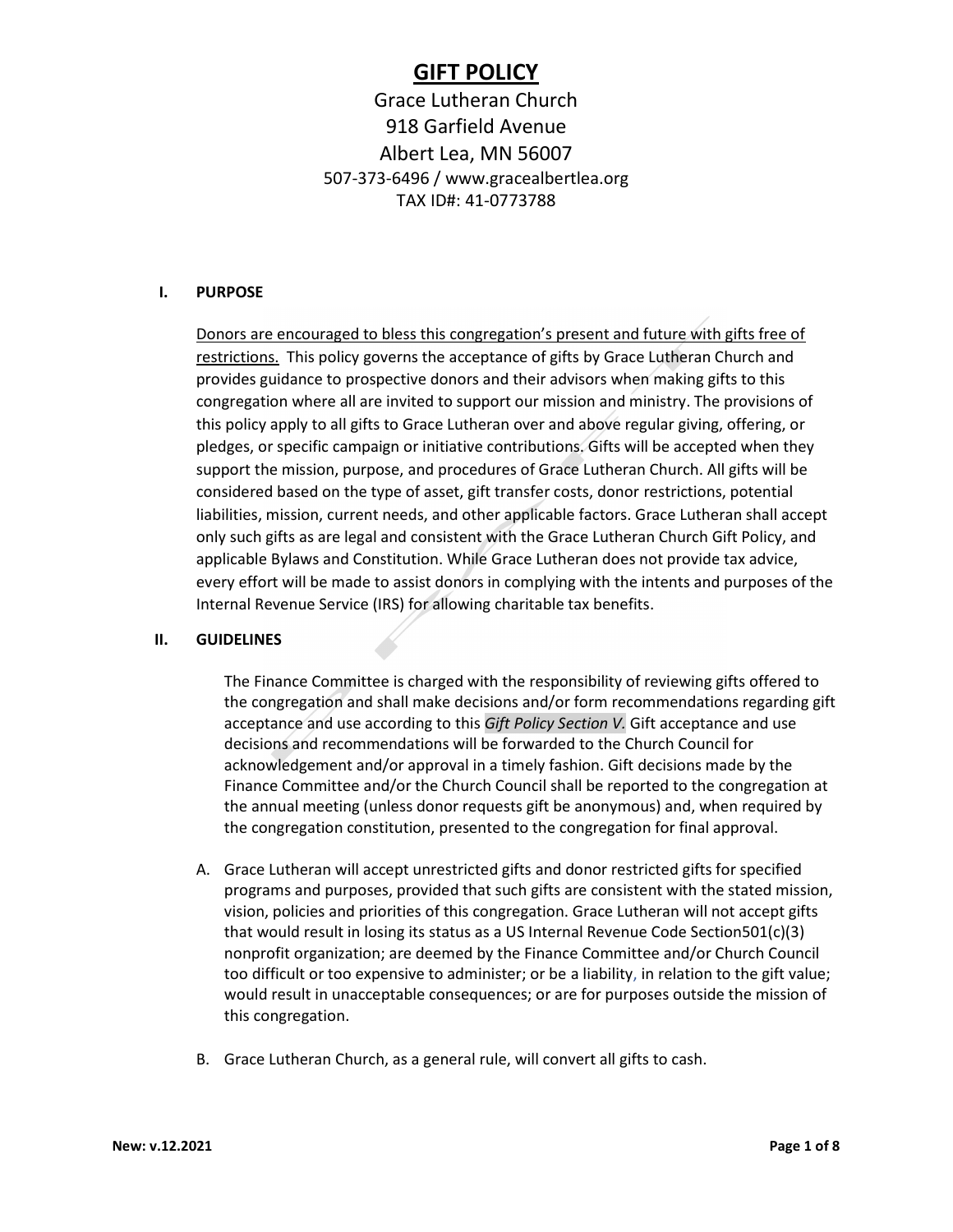- C. Records of gift acceptance or decline and of gift use shall be audited within this body's standard audit procedures.
- D. The Donor shall complete a **Gift Worksheet** (see Exhibit A) with an appropriate leader of the congregation to record the gift acceptance and use decisions. Treasurer will keep document on file.
- E. Grace Lutheran shall offer appreciation for every donor's generosity, regardless of the decision to accept or decline the gift. Often that appreciation will begin with a verbal conversation with the donor or donor's estate but will be formalized through written notice by a current Lead Pastor or their designee.
- F. Recognition of the donor should not be a condition of the gift. The decision to provide acknowledgement and recognition for the gift will be the decision of the Church Council taking into consideration the desire of the donor and keeping with the standards and culture for the practice of appropriate gratitude for this congregation.
- G. If there are questions or concerns regarding any gift including the offer, acceptance, or use thereof, whether defined in this policy or not, the donor and/or the Finance Committee and/or Church Council are always encouraged to consult with the ELCA Foundation's Regional Gift Planner and Foundation staff or other related professional.

## III. TYPES OF GIFTS CONSIDERED

The following examples are intended to facilitate donation and acceptance of gifts offered, albeit not intended to represent an exclusive list of potential gifts nor review criteria.

- A. Potential Gifts. A variety of gifts can be shared with this congregation and donors are encouraged to inform the Finance Committee and/or this congregation's ELCA Foundation Regional Gift Planner of such gift plans whenever possible. Some gifts will be accepted outright, and other gifts will be reviewed on a case-by-case basis according to the constitution of this congregation. The Church Council may seek advice from attorneys, accountants, and other professionals in evaluating potential gifts. General categories of gifts include, but are not limited to:
	- a. Cash. Gifts of cash will be accepted and are welcomed.
	- b. Beneficiary Designations. Gifts of assets that transfer through beneficiary designation will be accepted. Types of beneficiary designation assets include, but are not limited to:
		- i. Bank and credit union accounts
		- ii. Bank accounts and investments of qualified or non-qualified status, including, but not limited to, annuities, mutual funds, and securities
		- iii. Charitable Gift Annuities
		- iv. Charitable Remainder Trusts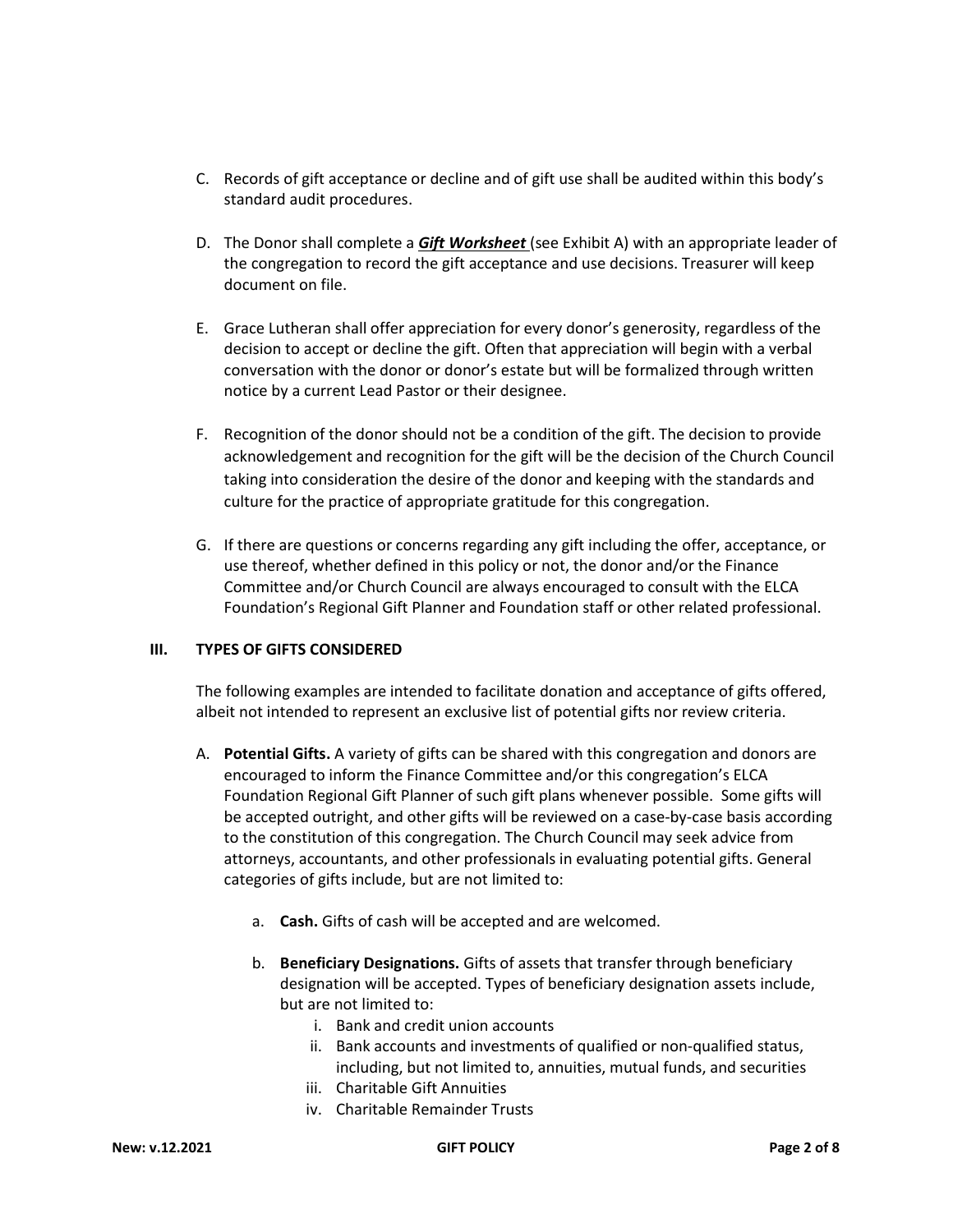- v. Charitable Lead Trusts
- vi. Distribution Agreements
- vii. Donor Advised Funds
- viii. Endowments
- ix. Life insurance policies

NOTE: Sample beneficiary designation language… "Grace Lutheran Church, a nonprofit organization located at 918 Garfield Avenue, Federal Tax ID #41- 0773788, for general use and purpose."

- c. Marketable Securities. Gifts of marketable securities will be accepted when transferred electronically to a congregation-owned brokerage account; or delivered physically with the transferor's endorsement or signed stock power (with appropriate signature guarantees) attached; or transferred through the ELCA Foundation. All marketable securities will be sold promptly upon receipt unless otherwise directed. In some cases, marketable securities may be restricted by applicable securities laws, the terms of the proposed gift, or other stipulations. Types of publicly and non-publicly traded marketable securities include, but are not limited to:
	- i. Bonds
	- ii. Master Limited Partnerships (MLP)
	- iii. Mutual Funds
	- iv. Real Estate Investment Trusts (REIT)
	- v. Stocks

NOTE: Sample language when securities are transferred through the ELCA Foundation… "For Benefit Of: Grace Lutheran Church, a nonprofit organization located at 918 Garfield Avenue, Federal Tax ID #41-0773788."

d. Life Insurance. Gifts of life insurance will be accepted when this congregation is named as the sole owner of the insurance policy and an agreement is reached regarding the responsibility for payment of current and future premiums due. If the premium payments are not paid, the congregation, as policy owner, reserves the right to surrender the policy in exchange for the cash value to avoid loan balance accruals.

NOTE: Sample life insurance transfer of ownership language… "I transfer sole ownership of life insurance contract ( contract # ) to: Grace Lutheran Church, a nonprofit organization located at 918 Garfield Avenue, Federal Tax ID #41- 0773788."

- e. Bequests. Gifts in the form of a bequest will be considered on a case-by-case basis. Types of bequests include, but are not limited to:
	- i. Charitable Lead Trusts (CLT) or Charitable Remainder Trusts (CRT)
	- ii. Irrevocable Life Insurance Trusts (ILIT)
	- iii. Living or Revocable Trusts
	- iv. Testamentary Trusts or 'trust under will'
	- v. Wills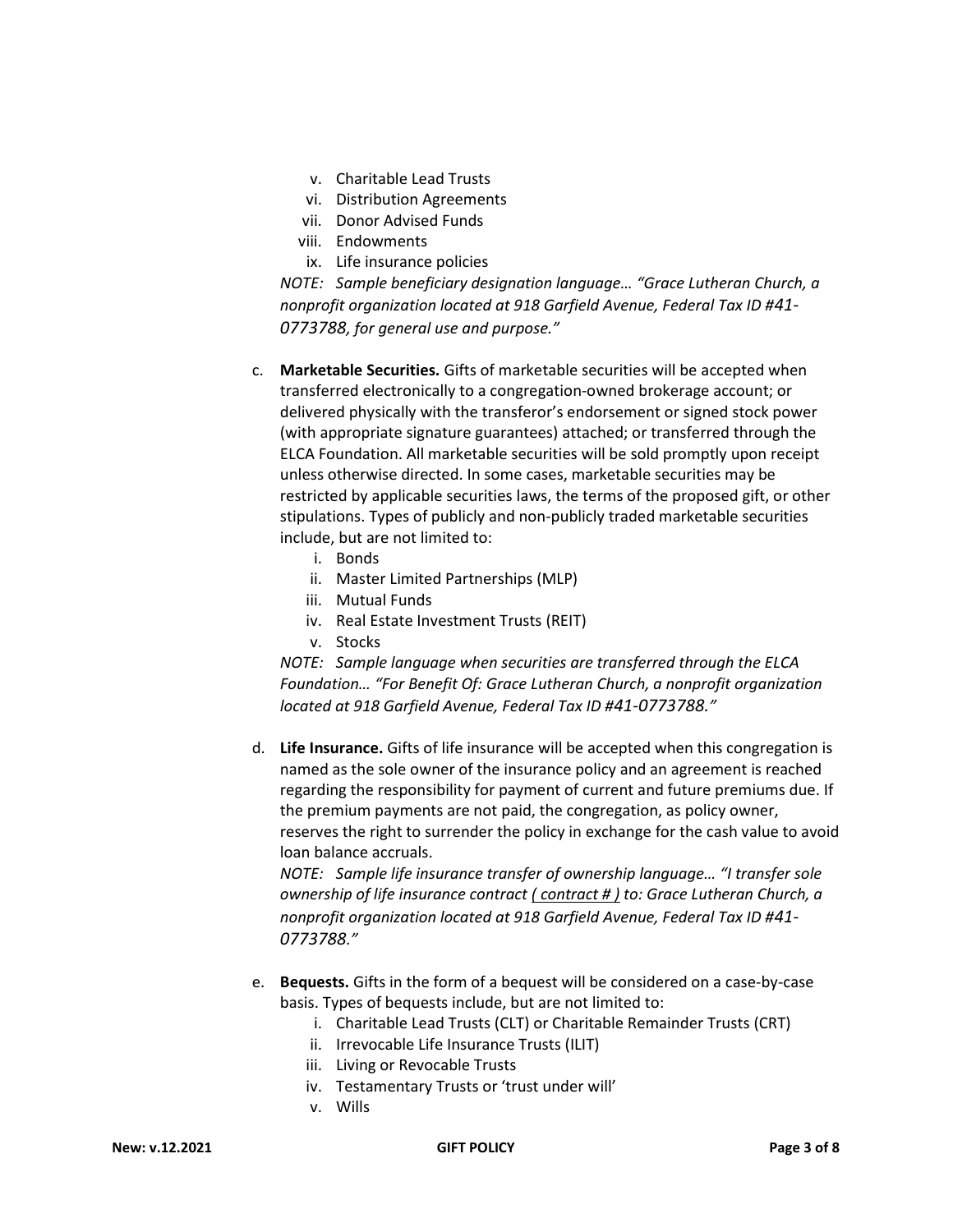NOTE: Sample bequest language... "I hereby give, devise and bequeath ten percent (\_10\_%) of my total estate, to Grace Lutheran Church, a nonprofit organization located at 918 Garfield Avenue, Federal Tax ID #41-0773788, for general use and purpose."

- f. Real Estate. Gifts of real estate will be considered on a case-by-case basis. The donor shall be required to present an appraisal to Grace Lutheran no more than 60 days prior to the real estate transfer (Ref. IRS Publication 561, under "Qualified Appraisal"). Prior to acceptance of any gift of real estate, this congregation may require an initial environmental review. In the event that the environmental review warrants additional investigation, this congregation may retain a qualified firm to conduct a comprehensive environmental audit. The donor shall be responsible for the costs of the appraisal and/or any environmental studies required as a result of the environmental review and/or audit. Types of real estate include, but are not limited to:
	- i. Agricultural
	- ii. Commercial
	- iii. Residential
	- iv. Undeveloped real estate
- g. Remainder Interests in Property. Gifts of a remainder interest in a personal residence, farm/ranch, or vacation property (excluding time share interests) will be considered on a case-by-case basis and shall be subject to the real estate provisions in this Gift Policy Section III.f. The donor or other occupants may continue to occupy the real property for the duration of their stated life or lives. Upon termination of the life interest, Grace Lutheran may use the property or reduce it to cash. Where this congregation receives a gift of a remainder interest, expenses for maintenance, real estate taxes, and any property indebtedness are to be paid by the donor or life tenant(s). Types of remainder interests include, but are not limited to:
	- i. Beneficiary Deeds
	- ii. Enhanced Life Estate Deeds (aka Lady Bird deeds)
	- iii. Life Estate Deeds
	- iv. Transfer on Death Deeds

NOTE: Availability and types of remainder interests in property are defined by current state law.

- h. Closely held business interests. Gifts of closely held business interests will be considered on a case-by-case basis and shall be subject to the real estate provisions in this Gift Policy Section III.f. Types of closely held business interests include, but are not limited to:
	- i. Limited Liability type organizations (LLC, LLP, etc.)
	- ii. Partnerships
	- iii. S-Corporations or shares
	- iv. C-Corporations or shares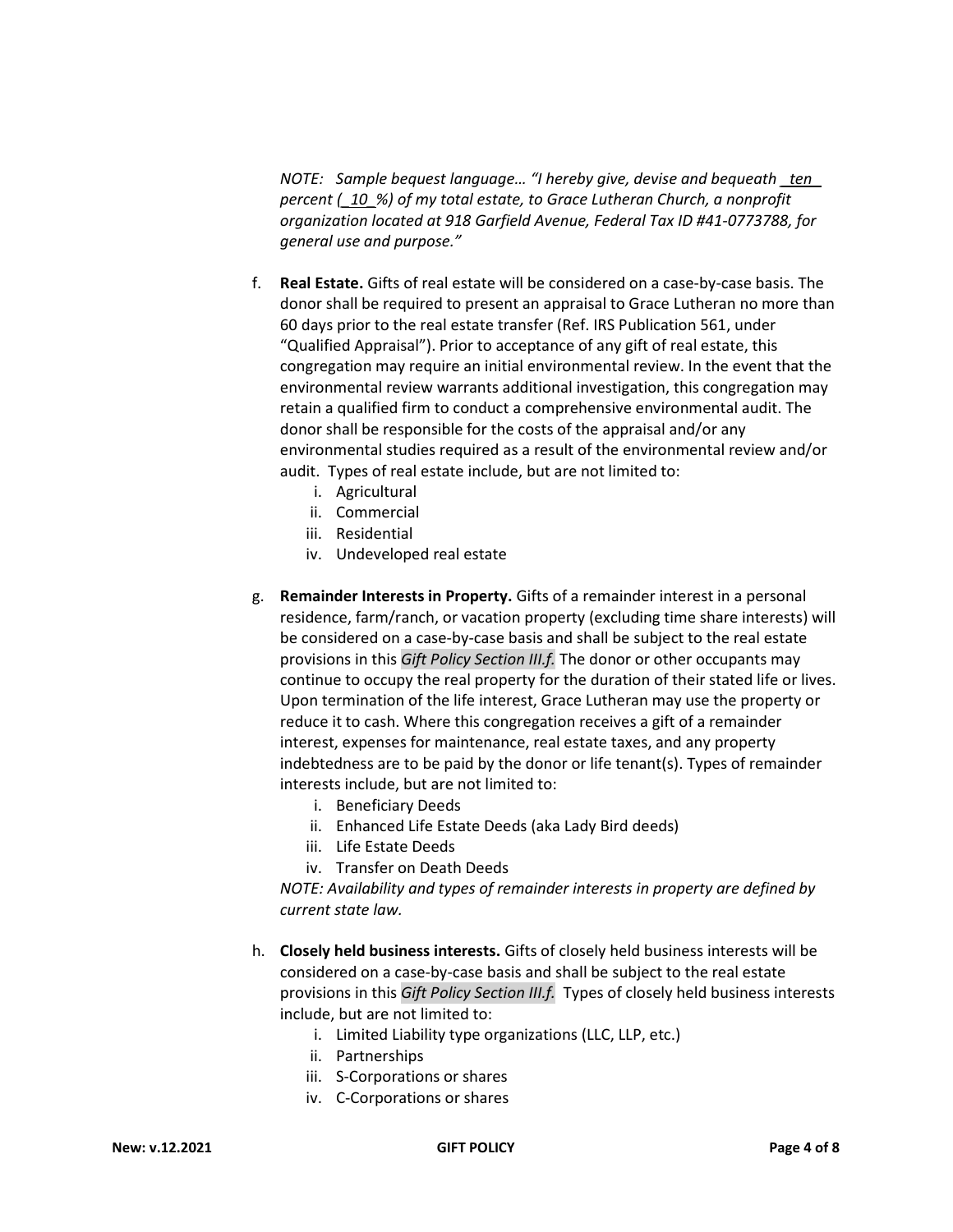#### v. Business options/warrants

- i. Oil, Gas, and Mineral Interests and Royalties. Gifts of oil, gas, or mineral interests and/or royalties will be considered on a case-by-case basis and shall be subject to the real estate provisions in this Gift Policy Section III.f. NOTE: A working interest shall not be accepted.
- j. Agricultural Commodities. Gifts of commodities from cash basis farmers (excluding crop share landlords), including gifts of grain (e.g. soybeans, corn, wheat, et al.), will be considered on a case-by-case basis and shall be subject to the real estate provisions in this Gift Policy Section III.f., provided the gift is from unsold crop inventory with no sale commitment made prior to the gift. The donor must give up "dominion and control" of the commodity and cannot sell the grain and order the proceeds to be sent to Grace Lutheran. This congregation assumes risk after the transfer to include storage, transportation, and marketing costs as well as price risk. The transaction must be well documented to show Grace Lutheran as the owner (i.e., commodity is delivered and a warehouse receipt is executed to the congregation, or a notarized letter of transfer for crops stored on the farm).
- k. Intellectual Property. Gifts of intellectual property will be considered on a caseby-case basis. The donor and this congregation are encouraged to consult with an estate attorney/legal counsel before offering and/or accepting this gift. Types of intellectual property include, but are not limited to:
	- i. Copyrights
	- ii. Patents
	- iii. Trademarks
- l. Tangible Personal Property. Gifts of tangible personal property will be considered on a case-by-case basis.
- m. In-Kind Donations. Gifts of in-kind goods or services given by a business or business owner, or a donor willing to pay for such goods or services on behalf of Grace Lutheran, will be considered on a case-by-case basis. In-Kind donations will be acknowledged in writing by this congregation, but as per Internal Revenue Service (IRS) Guidelines, will not be valued by, nor provided a receipt for charitable contribution by this congregation.

## B. Gift Review Criteria

- Does the gift further the mission or help fulfill the purpose of this congregation?
- Is the gift easy to convert to cash, readily marketable, or are there restrictions on the use, display, or sale of the gift?
- Are there covenants, conditions, restrictions, reservations, easements, encumbrance, or other limitations associated with the gift?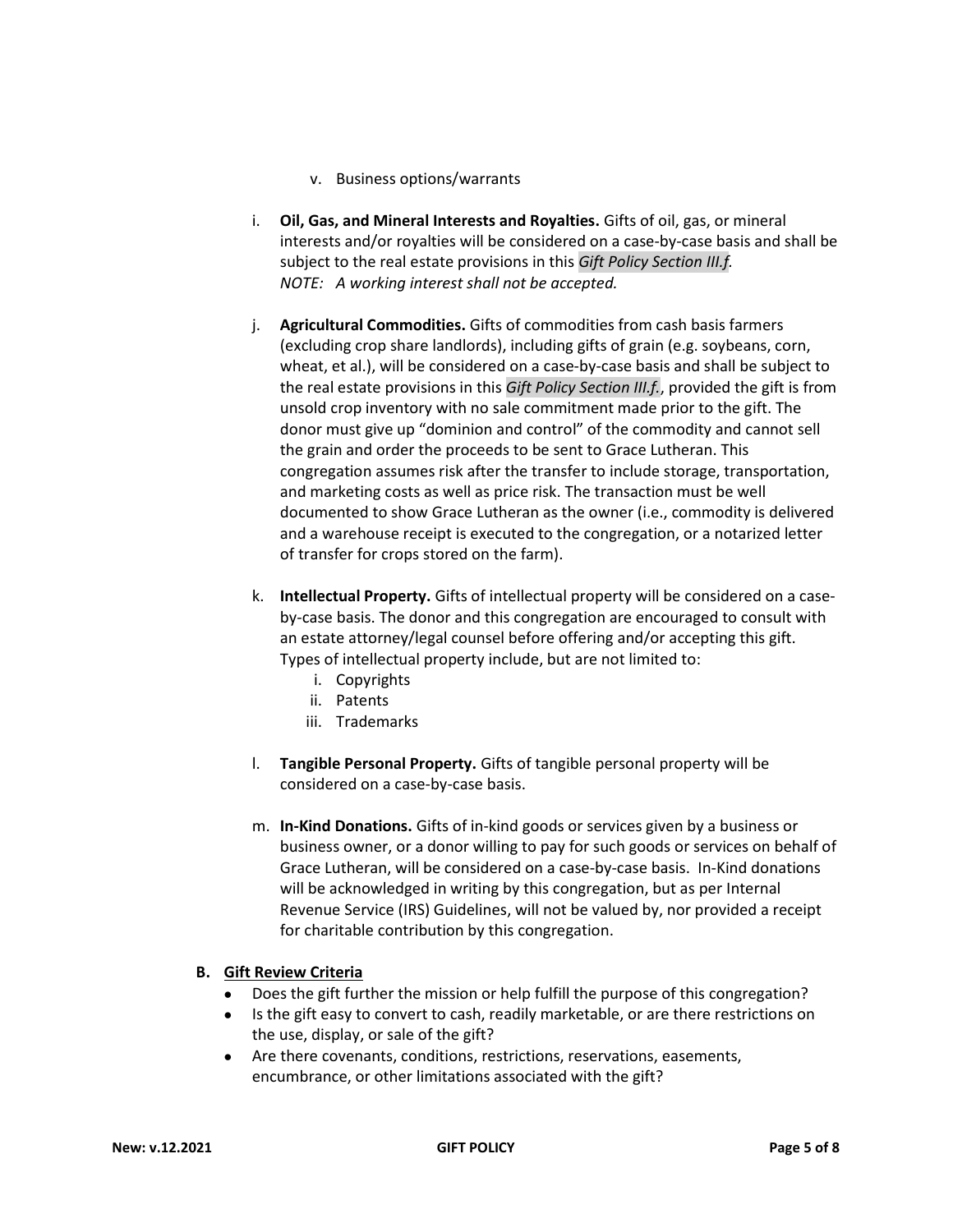- Are there any carrying costs (e.g. insurance, property or other taxes, mortgages, or notes), or maintenance expenses that outweigh the benefit of the gift?
- Does the environmental review or audit reflect that the property warrants additional investigation or otherwise requires remediation?
- Does the property have liabilities or other considerations that make receipt of the gift inappropriate?
- Any other criteria determined to be applicable by the Finance Committee and/or Church Council.

## IV. GIFT VALUATION

Gift Valuation. Gifts of real estate and personal property, acquiring an independent assessment or appraisal shall be the responsibility of the donor or donor's estate. This may be facilitated by the Finance Committee and/or Church Council to determine the comprehensive evaluation and impact of the gift. Appraisal of all non-cash gifts must take place within 60 days (Ref. IRS Publication 561 under "Qualified Appraisal"). NOTE: The ELCA Foundation can be a resource to help determine the necessary appraisal information.

#### V. USE OF UNRESTRICTED GIFTS

An unrestricted gift is given without any stipulation for its use and is accepted to support the mission and ministry of Grace Lutheran.

- a. Unrestricted gifts with value equal to or greater than twenty five-thousand dollars (\$25,000) shall have the acceptance and use decisions recommended by the policy below. Unrestricted gifts with value less than twenty five-thousand dollars (\$25,000) shall be used in the general fund.
	- Step 1: Endowment. This congregation shall promptly offer a contribution of Forty-Five percent (45%) of the total gift to the Endowment. Forty-Five percent (45%) will go to the general fund. The Remaining ten-percent (10%) total gift will be placed in the Mission Giving Fund for distribution by the Mission Team.

## VI. USE OF RESTRICTED GIFTS AND GUIDELINES

A restricted gift is given with specific stipulations for its use and is accepted to support the mission and ministry of this congregation through the donors defined restrictions. Gifts with specific donor defined restrictions will be considered on a case-by-case basis with the understanding that the funds are to be used as requested by the donor.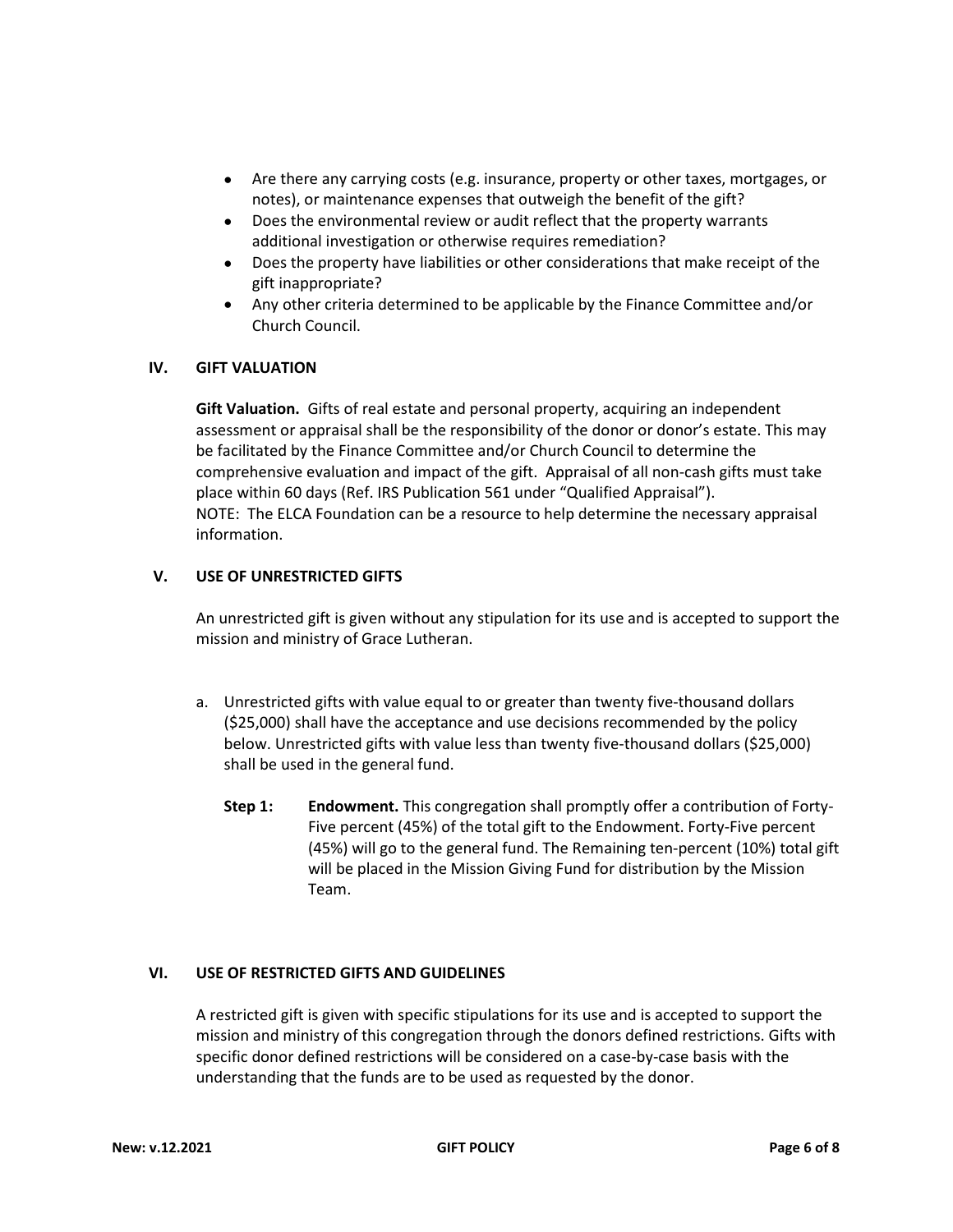NOTE: Donors may not direct the way a gift is invested or utilized by this congregation. In accordance with the Internal Revenue Service, donors cannot claim tax favor or retain control over gifts to charity.

- A. Donors should be aware that programs offered by this congregation may be discontinued, renamed, modified, or incorporated into other programs, therefore a donor who makes a restricted gift, whether in the form of a current gift or through an estate plan, is strongly encouraged to complete the Restriction and Release Form (see Exhibit B). The Gift Policy Committee shall make the Restriction and Release Form readily available in the office of this congregation.
- B. Restricted gifts established prior to the approval of this policy or received without the accompaniment of a Restriction and Release Form shall be reviewed by The Gift Policy Committee, the Church Council, and potentially this congregation to determine if the gift shall be accepted. This congregation may also consult legal counsel and this state's Attorney General to determine the requirements to lift a donor restriction if necessary.
- C. Donor Restricted Gifts to the Grace Endowment within the Grace Foundation: (if a donor wishes to establish a named endowment, the gift should/shall meet the following requirements:
	- a. Must be valued at Twenty-Five Thousand dollars (\$25,000.00) or greater.
	- b. May be named by the original donor.
	- c. 50% Of distribution recommended go to general fund.
	- d. Can accept contributions from other donors.
	- e. Become an asset of this congregation.
	- **Step 1:** The congregation shall apply the full proceeds of the gift to the restriction defined by the donor.
	- Step 2: In the rare event the gift is unable to be used as intended by the donor due to a lack of funding, need, or program; and after a review period of at least twelve (12) months; and in alignment with the restriction release requirements of this congregation and this state, the gift may become unrestricted and the balance of the gift (including any accumulated interest) may be utilized as an unrestricted gift as described in the Gift Policy Section V.